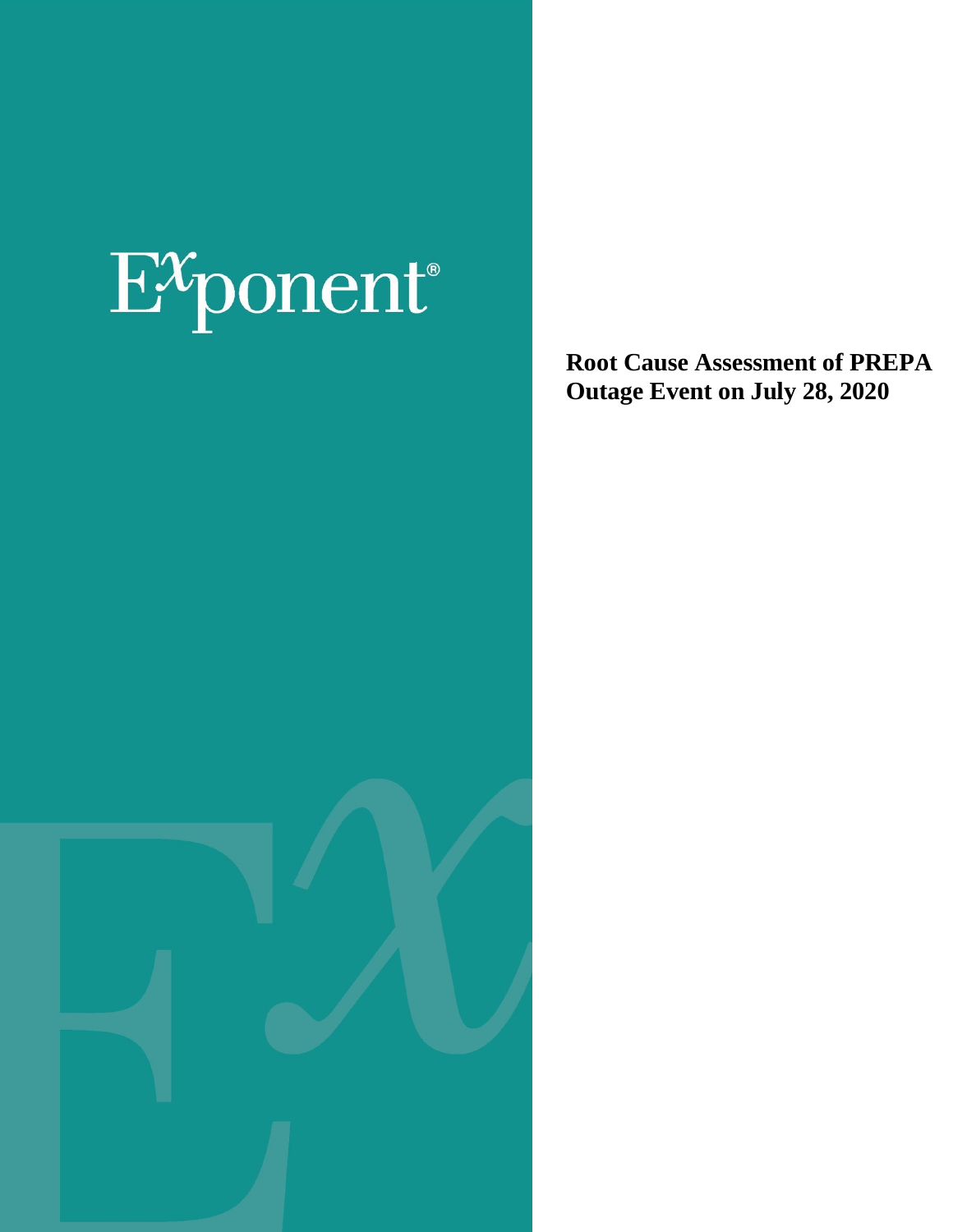

#### **Root Cause Assessment of PREPA Outage Event on July 28, 2020**

Prepared for:

Negociado de Energía Junta Reglamentadora de Servicio Público de Puerto Rico framos@jrsp.pr.gov

Prepared by

Richard E. Brown, PhD, PE Exponent, Inc. rbrown@exponent.com 303-882-6469

June 23, 2021

© Exponent, Inc.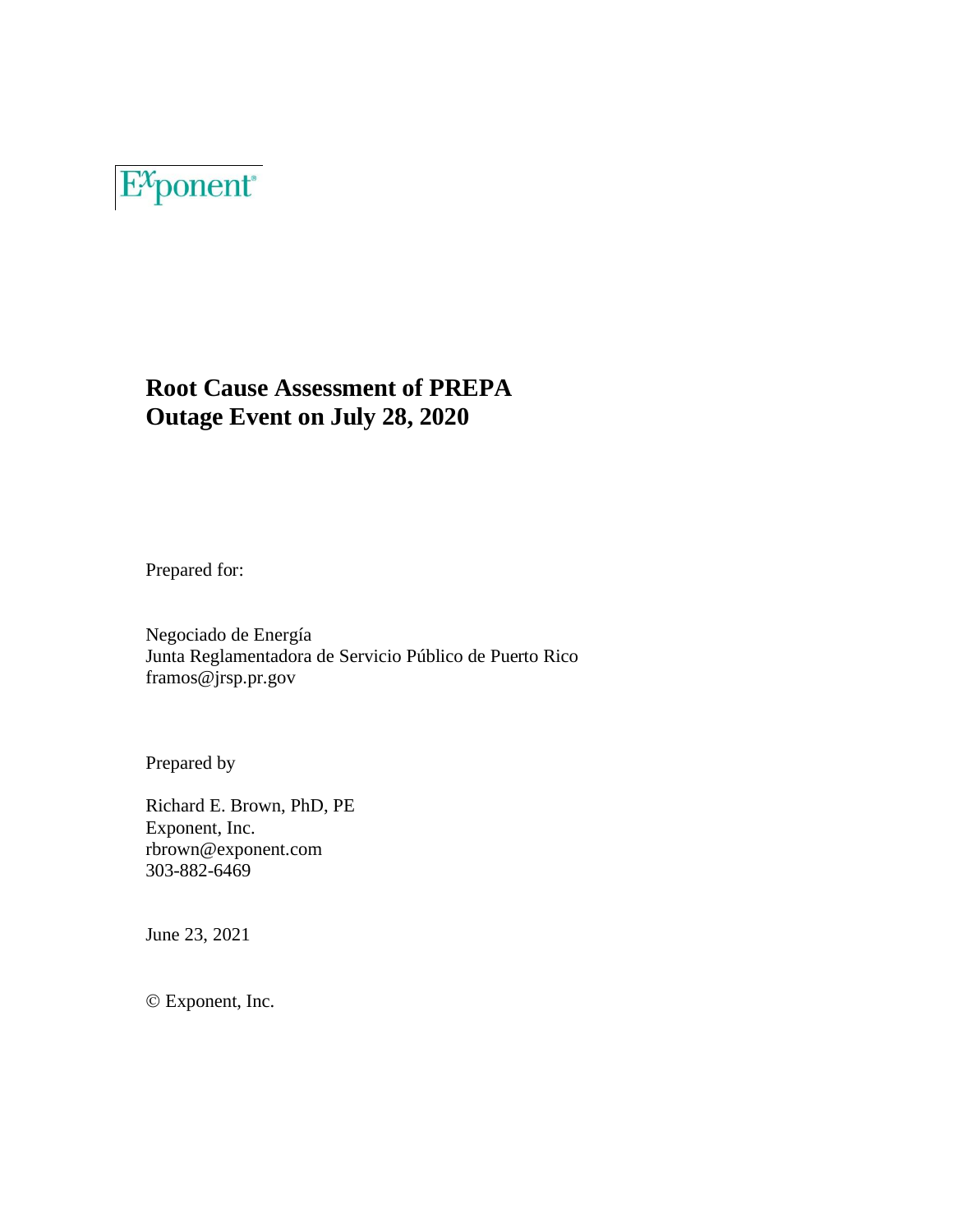## **Contents**

|                    |                                   | Page             |
|--------------------|-----------------------------------|------------------|
| <b>Limitations</b> |                                   | ii               |
|                    | <b>Executive Summary</b>          | 1                |
| 1.                 | <b>Introduction</b>               | $\boldsymbol{2}$ |
| 2.                 | <b>Problem Statement</b>          | 5                |
| 3.                 | Approach                          | 6                |
| 3                  | <b>Investigation and Analysis</b> | 9                |
| Timeline           |                                   | 9                |
|                    | <b>Initiating Events</b>          | 13               |
| 4                  | <b>Root Cause Analysis</b>        | 14               |
| 5                  | <b>Conclusions</b>                | 18               |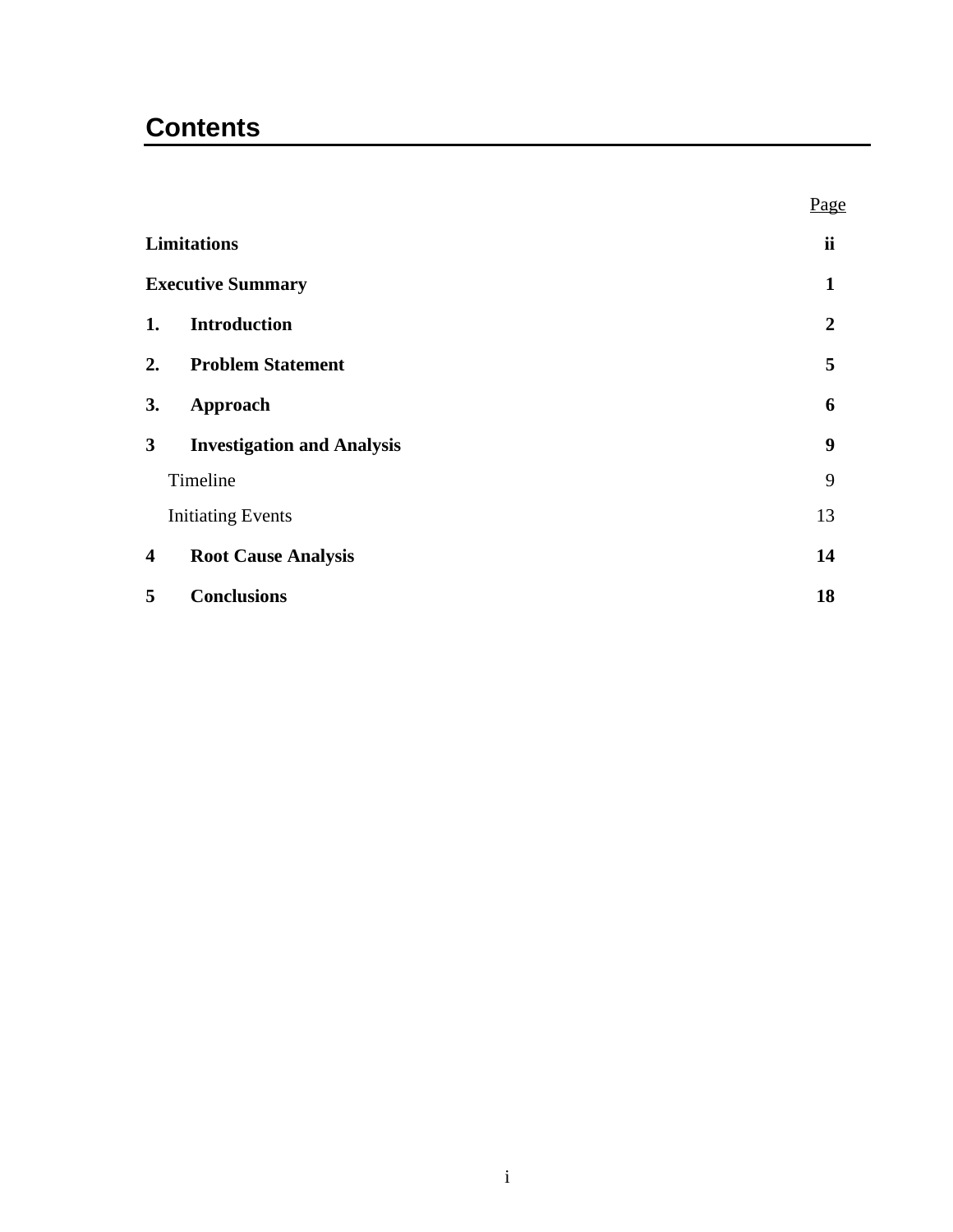#### <span id="page-3-0"></span>**Limitations**

Exponent has exercised usual and customary care in the conduct of this assessment. The scope of services performed during this investigation may not adequately address the needs of other users of this report, and any re-use of this report or its findings, conclusions, or recommendations is at the sole risk of the user. Opinions and comments formulated during this assessment are based on observations and information available at the time of the investigation.

The findings presented herein are made to a reasonable degree of engineering certainty. We have endeavored to accurately and completely investigate areas of concern identified during our investigation. If new data becomes available or there are perceived omissions or misstatements in this report, we ask that they be brought to our attention as soon as possible so that we have the opportunity to fully address them.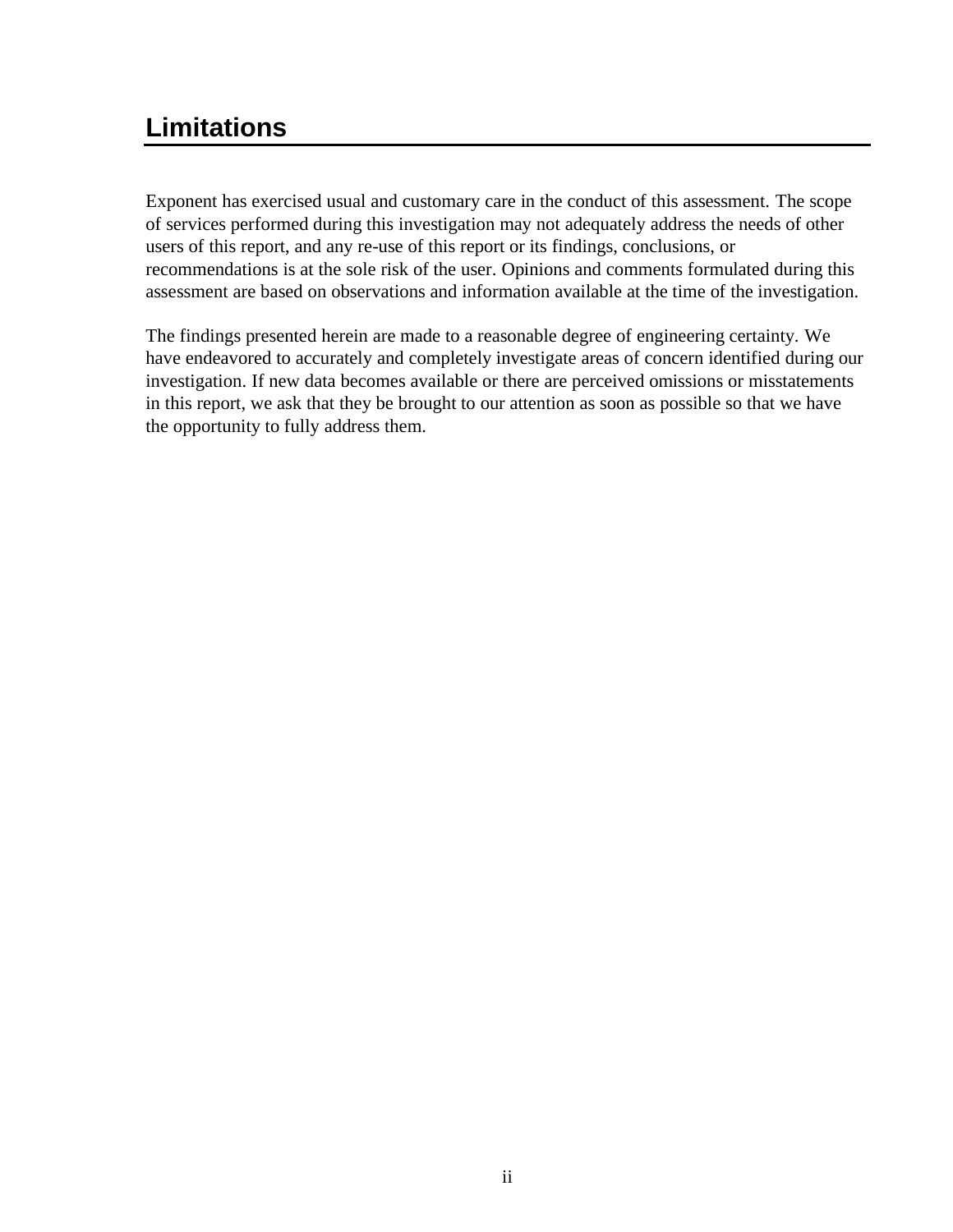#### <span id="page-4-0"></span>**Executive Summary**

On Tuesday, July 28, 2020, a fault occurring on the PREPA system resulted in a cascading series of events that ultimately interrupted the entire western side and some portions of the eastern side, affecting approximately 789,545 customers. This report referrers to this as the Incident. Exponent was retained by the Energy Bureau of the Puerto Rico Public Regulatory Board ("Energy Bureau") to perform a root cause analysis (RCA) of the Incident.

This analysis identified the following four initiating events (IE) associated with the Incident. These four initiating events formed the basis for the root cause analysis.

IE1: Fault on Transmission Line 50500 IE2: Fault Takes Over 3 Seconds to Clear IE3: Line 51200 Incorrectly Trips Offline IE4: Load Shedding is Required After EcoEléctrica Trips Offline

The following root causes have been identified. The first part of the root cause number corresponds to the associated initiating event (e.g., RC-2.X is associated with IE2).

- RC1.1. Insufficient Vegetation Management.
- RC-2.1. Inadequate Protection System Review Prior to Maintenance.
- RC-2.2. Lack of Adequate Backup Protection on Line 50500.
- RC-3.1. Protection System Miscoordination.
- RC-4.1. Line 51100 Not Sized to Handle Full Fault Duty of EcoEléctrica.
- RC-4.2. PREPA Generation System is not N-1 Secure.

In this Incident, many things went wrong. It is possible that all of these failures happening at the same time was coincidence, but more likely that it is an indication of major systemic problems at PREPA involving business issues, system issues, equipment issues, and operational issues.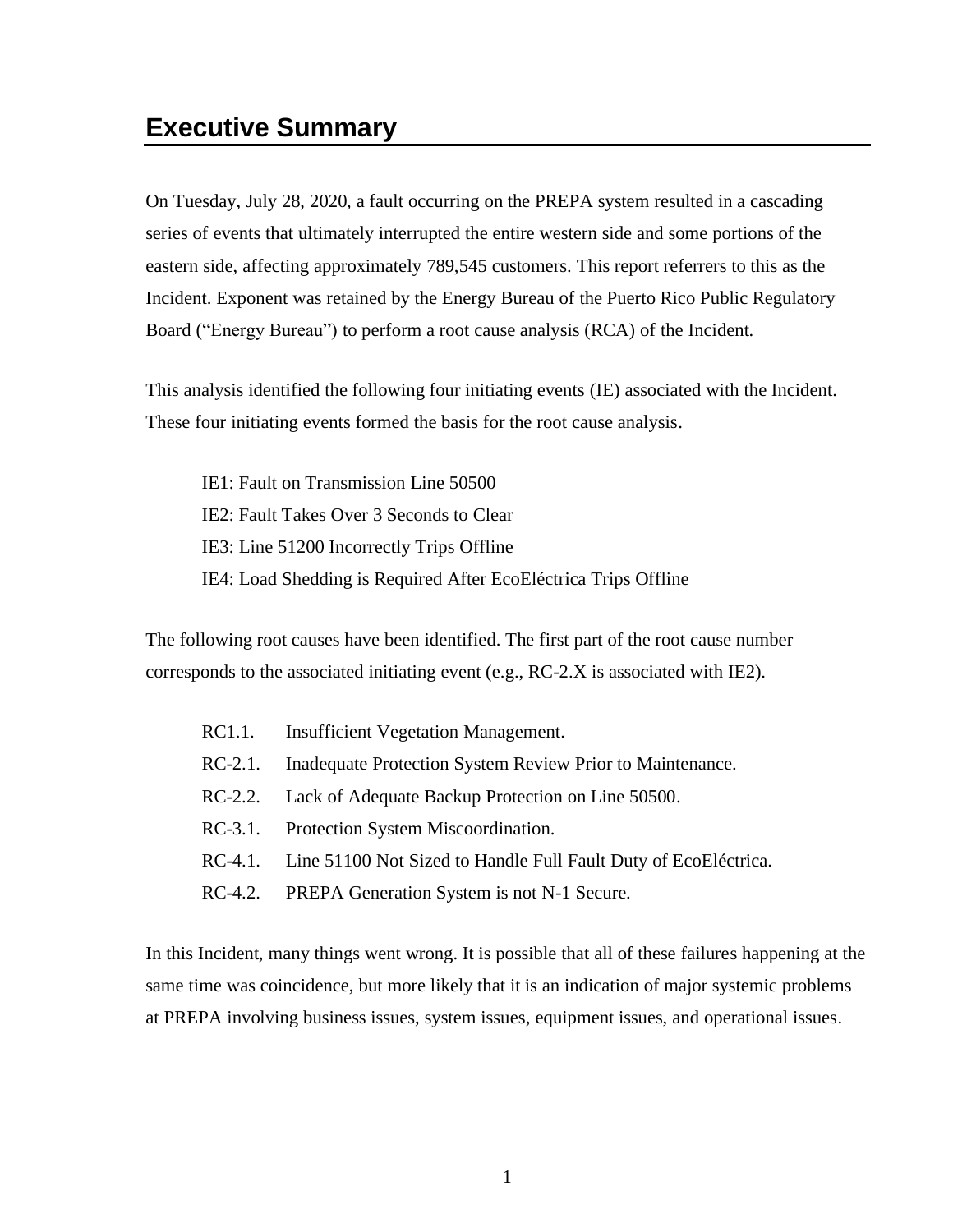#### <span id="page-5-0"></span>**1. Introduction**

On Tuesday, July 28, 2020, a fault occurring on the PREPA system resulted in a cascading series of events that ultimately interrupted the entire western side and some portions of the eastern side, affecting approximately 789,545 customers. This report refers to this as the Incident.

The Incident began at 3:12 pm when a fault occurred on line 50500. Line 50500 is a threeterminal line protected by circuit breakers in the following substations: Mayaguez, Mora, and Cambalache. At Cambalache, circuit breaker 50510 (CB-50510) was under maintenance and CB-0040 was closed (it is normally open).

After the fault occurred, CB-0040 was supposed to open, but did not. The breaker failure backup protection scheme also failed to operate. This caused the line 51100 from EcoEléctrica to Costa Sur to open. Also, due to protection miscoordination, lines 51200 opened at essentially the same time.

The loss of 500 MW from EcoEléctrica also caused a decrease in system frequency. The automatic underfrequency load shed protection scheme activated to avoid a complete system blackout.

A series of transmission line overloads and resulting trips followed, ultimately resulting in interruptions to the entire western side and some portions of the eastern side of the PREPA system.

The fault on line 50500 was cleared after about 3 seconds. Soon afterwards, line 50300 from Aguirre Steam Plant to Costa Sur Steam Plant was overloaded and opened. The lack of generation at Costa Sur caused a partial system collapse.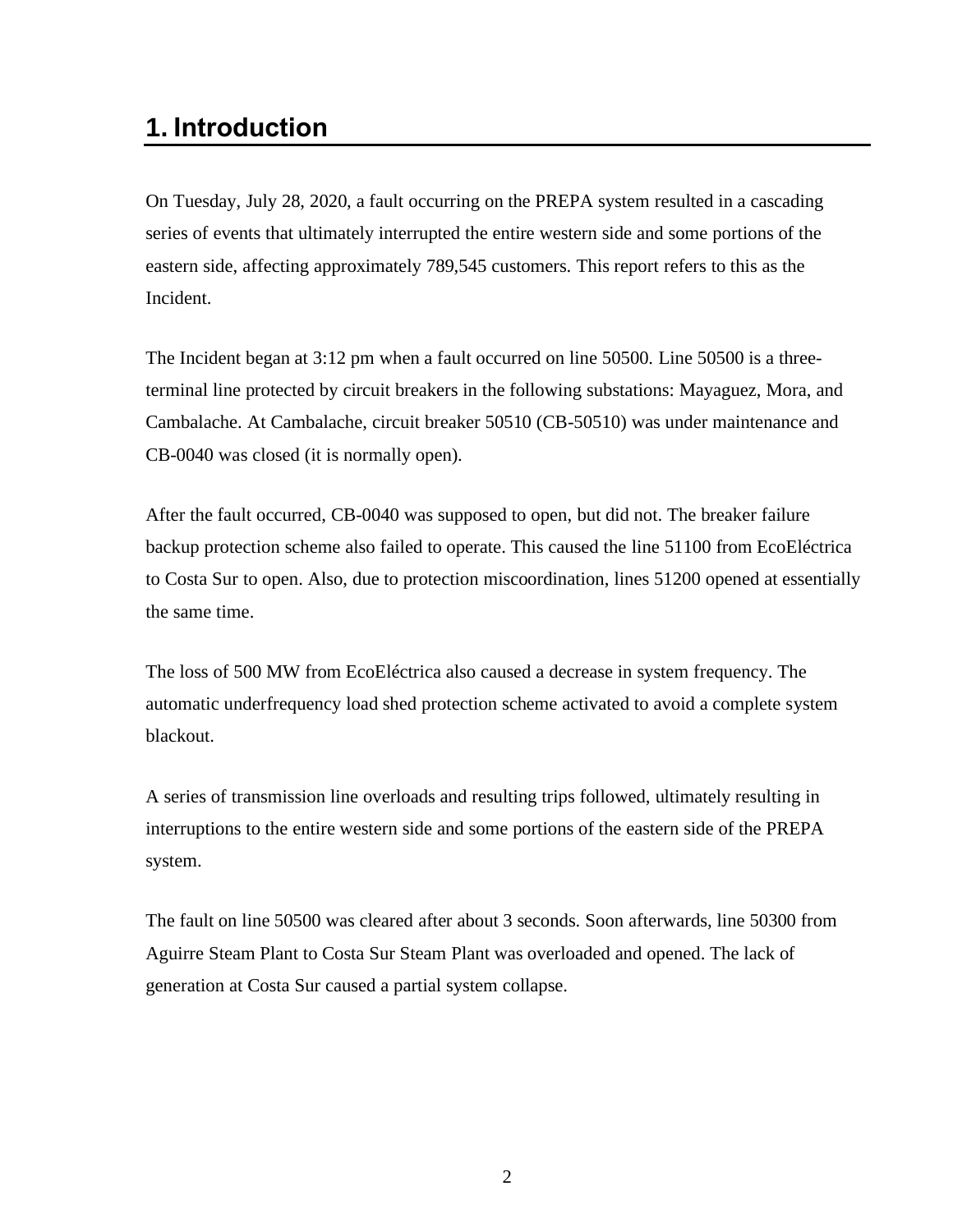A more detailed description of the Incident can be found in the report:

Tuesday, July 28, 2020 – 15:12:40 Line 50500 Fault, Automatic Underfrequency Load Shed, And Overload Disturbance Event Leading to The Collapse of The West Portion of Puerto Rico's Electrical System

Shavitri E. Vega Blasini, Superintendent Protection and Control Studies August 12, 2020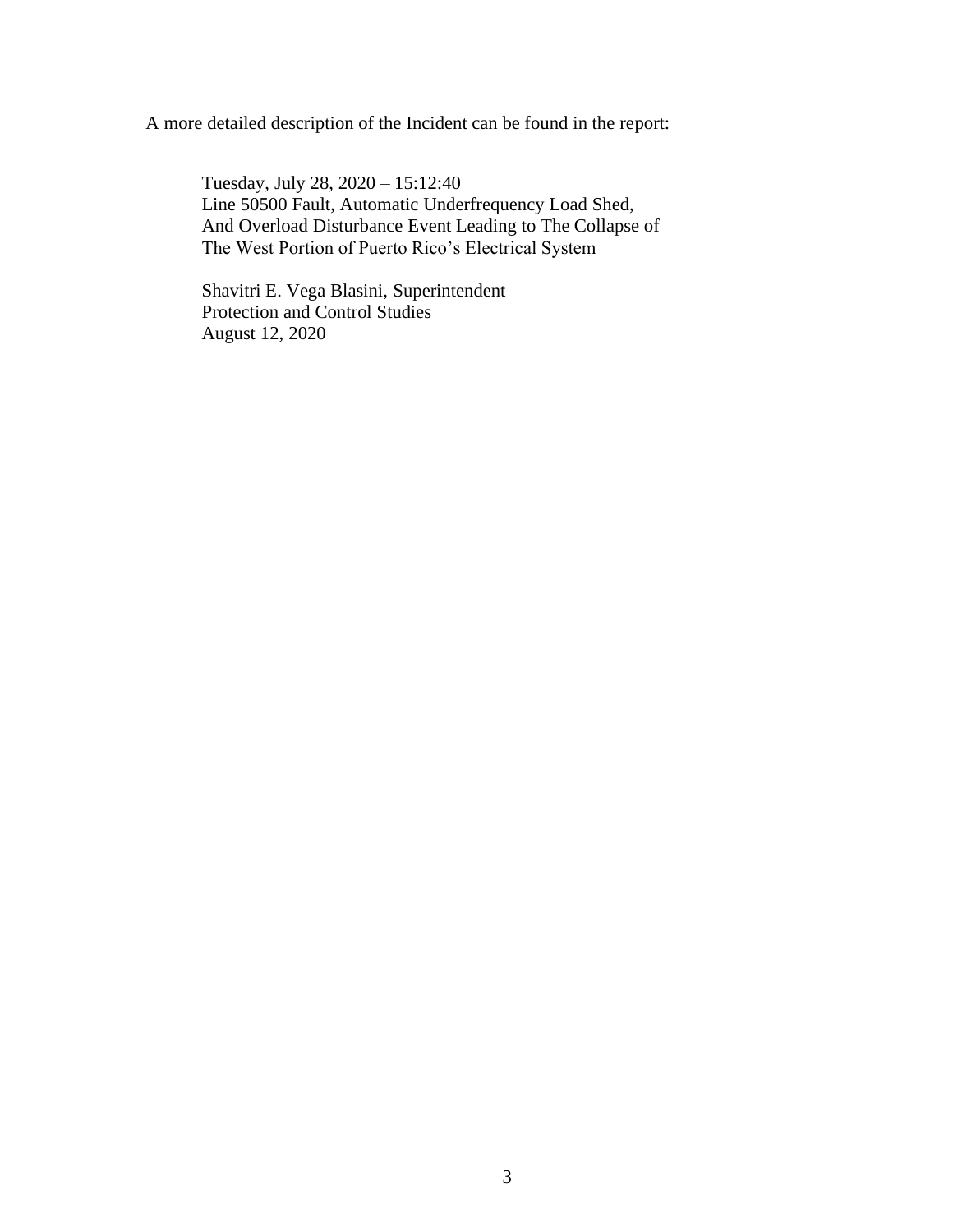# **CONFIDENTIAL**



**Figure 1-1.** The PREPA 230 kV and 115 kV transmission lines, the location of the fault that initiated the Incident (shown by lightning bolt), and the Western part of the system that was without power after the Incident (boundary shown by thick red line).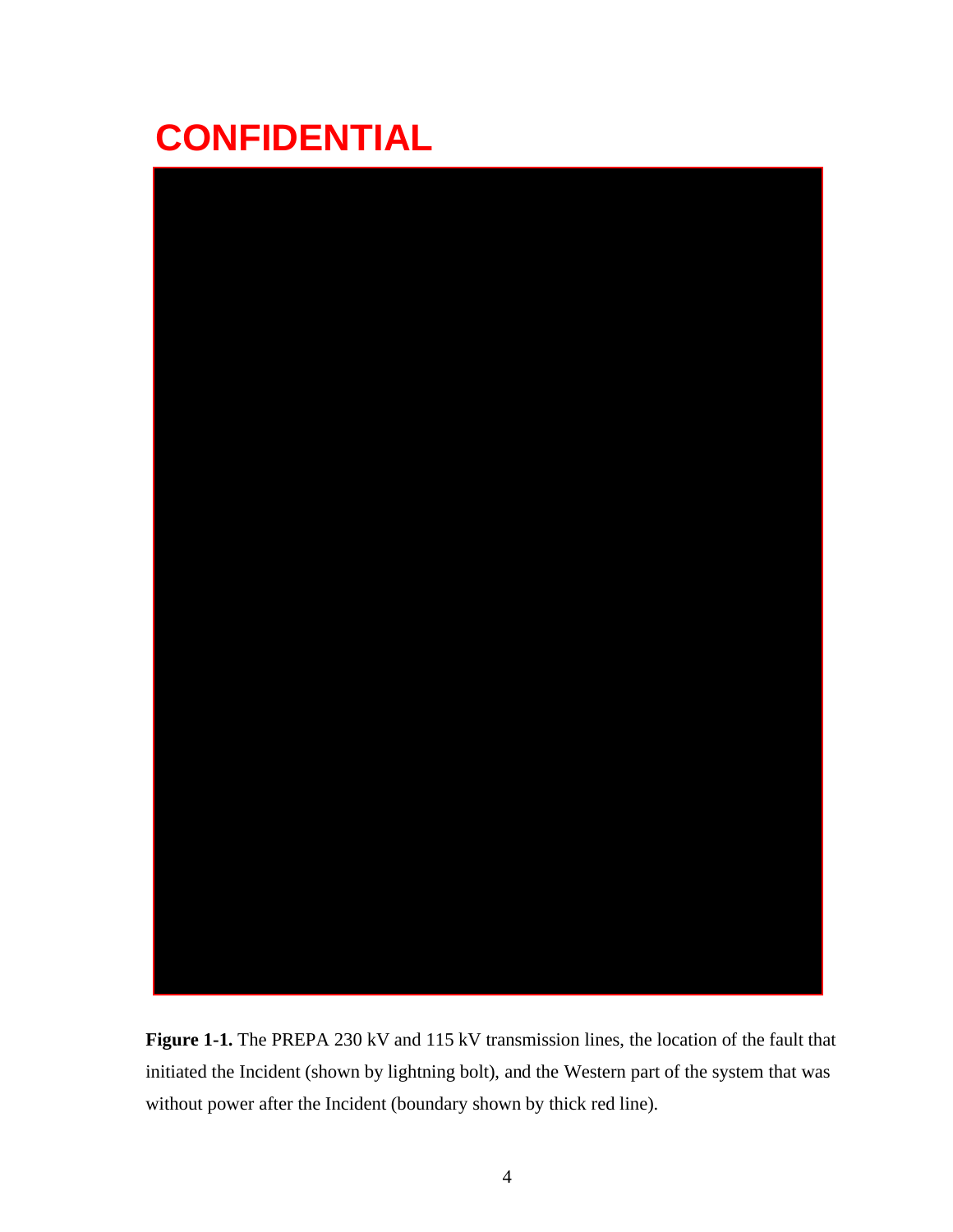<span id="page-8-0"></span>The problem statements developed by Exponent for this investigation and RCA are:

- 1 Both the primary and backup protection systems for the 50500 line at the Cambalache Substation failed to operate after a fault occurred on the 50500 line, resulting in the fault not being cleared for over 3 seconds.
- 2 A single transmission line fault, which would normally be expected to result in no interruptions to customers, ultimately resulted in the interruption of the entire western side and some portions of the eastern side of the PREPA system.

The focus of the first problem statement is directed at determining the root causes of why the transmission line primary and secondary protection systems did not operate properly. If they had operated properly to quickly clear the fault on the 50500 line, it is likely that there would have been minimal impact to customers.

The focus of the second problem statement is directed at determining the root causes of why the failure of a primary and secondary transmission protection scheme led to widespread outages on the PREPA system.

While these problem statements apply specifically to the Incident, they generally apply to potential similar situations that may occur at PREPA in the future.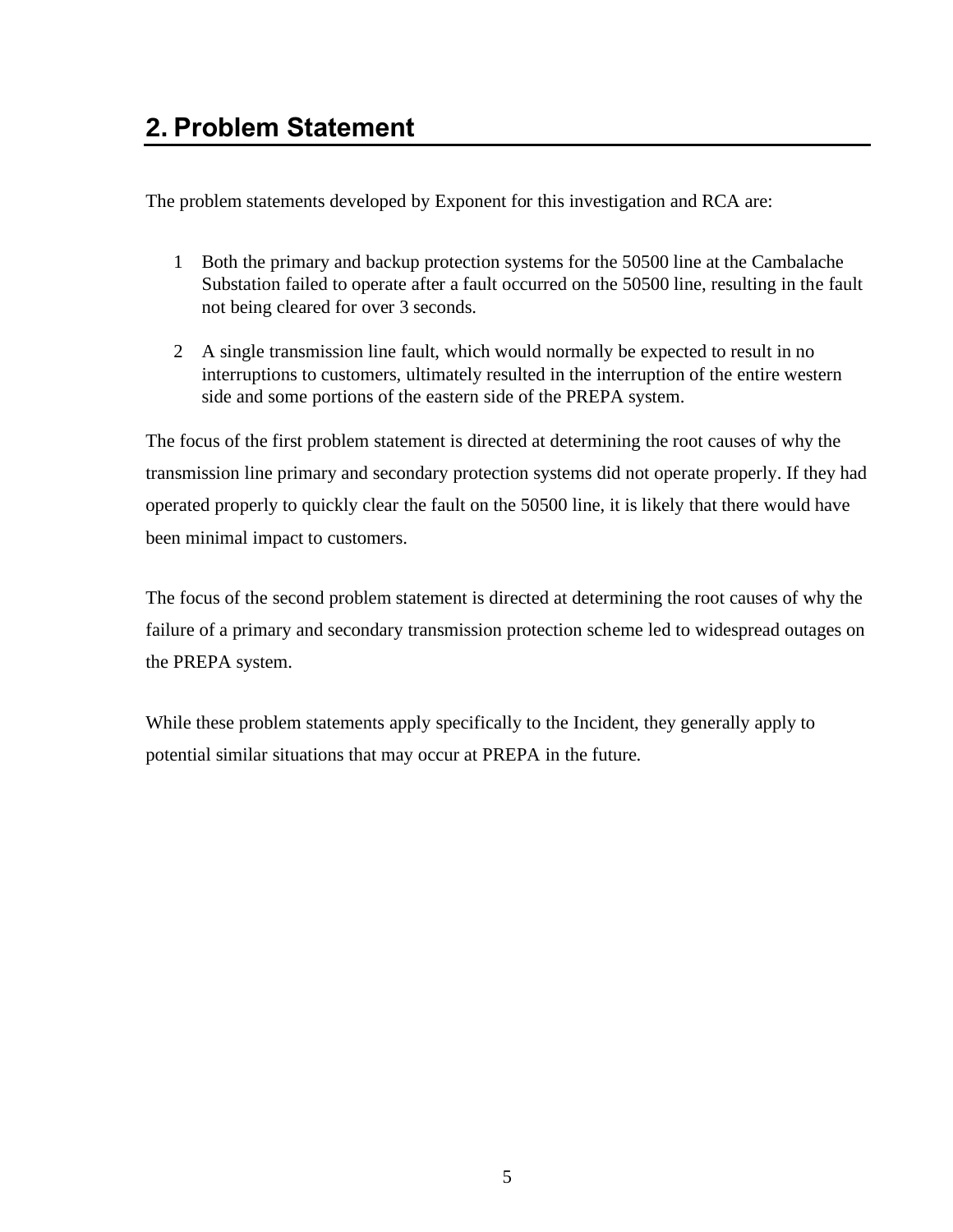## <span id="page-9-0"></span>**3. Approach**

The approach used for this investigation and root cause analysis (RCA) is summarized herein to provide context for the discussion and results presented in the subsequent sections of this report. From an overall causal analysis perspective, the three main types of barriers to the prevention of an unwanted event [\(Figure 3-1\)](#page-9-1) are:

- Physical Controls
- Processes and Procedures
- Management Policies and Organization

Causes of major incidents or losses typically involve latent conditions<sup>1</sup> related to management policies and organizational interfaces that inadvertently degrade the effectiveness of the various barriers in place. For this reason, all types of barriers are reviewed.



<span id="page-9-1"></span>**Figure 3-1. Root Causes of Unwanted Events.**

<sup>&</sup>lt;sup>1</sup> Latent conditions are hidden deficiencies in management control processes or values creating workplace conditions that can provoke errors and degrade the integrity of defenses (US Department of Energy, Human Performance Handbook, Human Performance Improvement Concepts and Principles, 2007).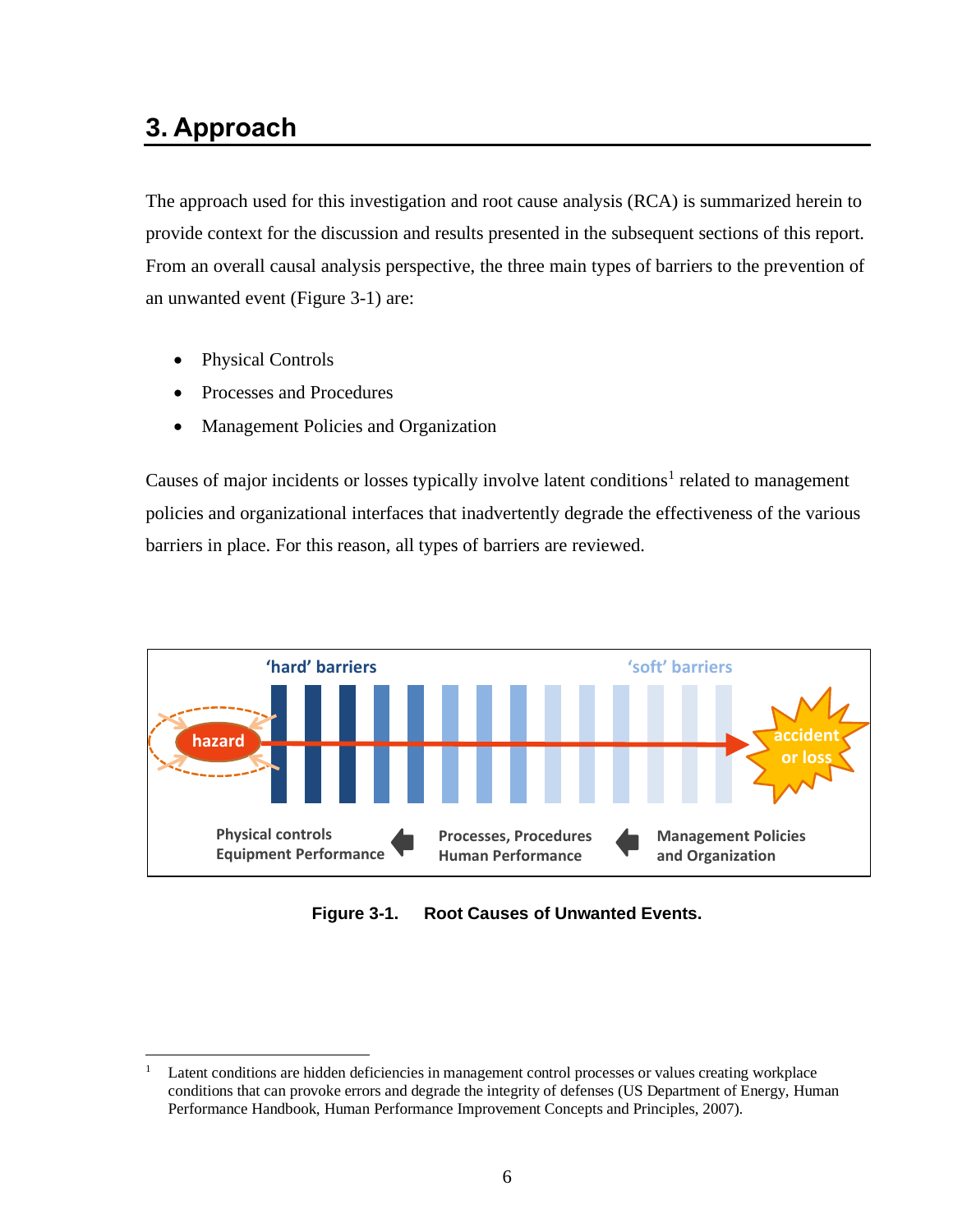The approach used in this investigation shall consist of the following five steps:

**Data Collection.** Data collection will be performed through a review of related event documents, interviews and discussions with personnel involved in the event and other subject matter experts. These activities can valuable insights into the organization, as well as formal and informal processes by which related work is performed.

**Reconstruction of Event Timeline.** As a result of the data collection activities, an incident timeline will be constructed to provide background and understanding of the conditions that existed prior to the incident and activities performed during the processes involved in the event. Furthermore, the timeline will identify when various activities occurred and which organization was responsible for these activities. This review will provided a basis for identifying actions or tasks that did not follow the prescribed "as-required" process and areas where those processes may be deficient. The outcome of this effort will be a list of "initiating events" that will be used as the starting point for the RCA. "Initiating events" are defined as those issues that represent conditions, errors or non-compliance with required practices and processes.

**Root Cause Analysis.** The RCA will be performed in a structured sequence of steps that lead to identification of the root and contributing causes. Analyses will be supported by the previously described data collection activities, including insights. The RCA tools that will be used in this investigation will be:

- a. Event Timeline Analysis This tool will be used to identify the initiating events of the causal analysis. The time of each event that physically occurred and events or behaviors that either didn't happen or should have happened will be noted.
- b. Events and Causal Factors Analysis (ECFA) This tool will be used to identify potential systemic incident causes (i.e., management policies and organization) for each initiating event. It will involve repeatedly asking why the event or pre-condition existed in order to identify the underlying causes.
- c. Human Factor Analysis and Classification System (HFACS) Analysis This tool will be used as a supplementary causal analysis tool to identify and classify human-andorganizational-factor related causes. It will involve reviewing a predefined list of human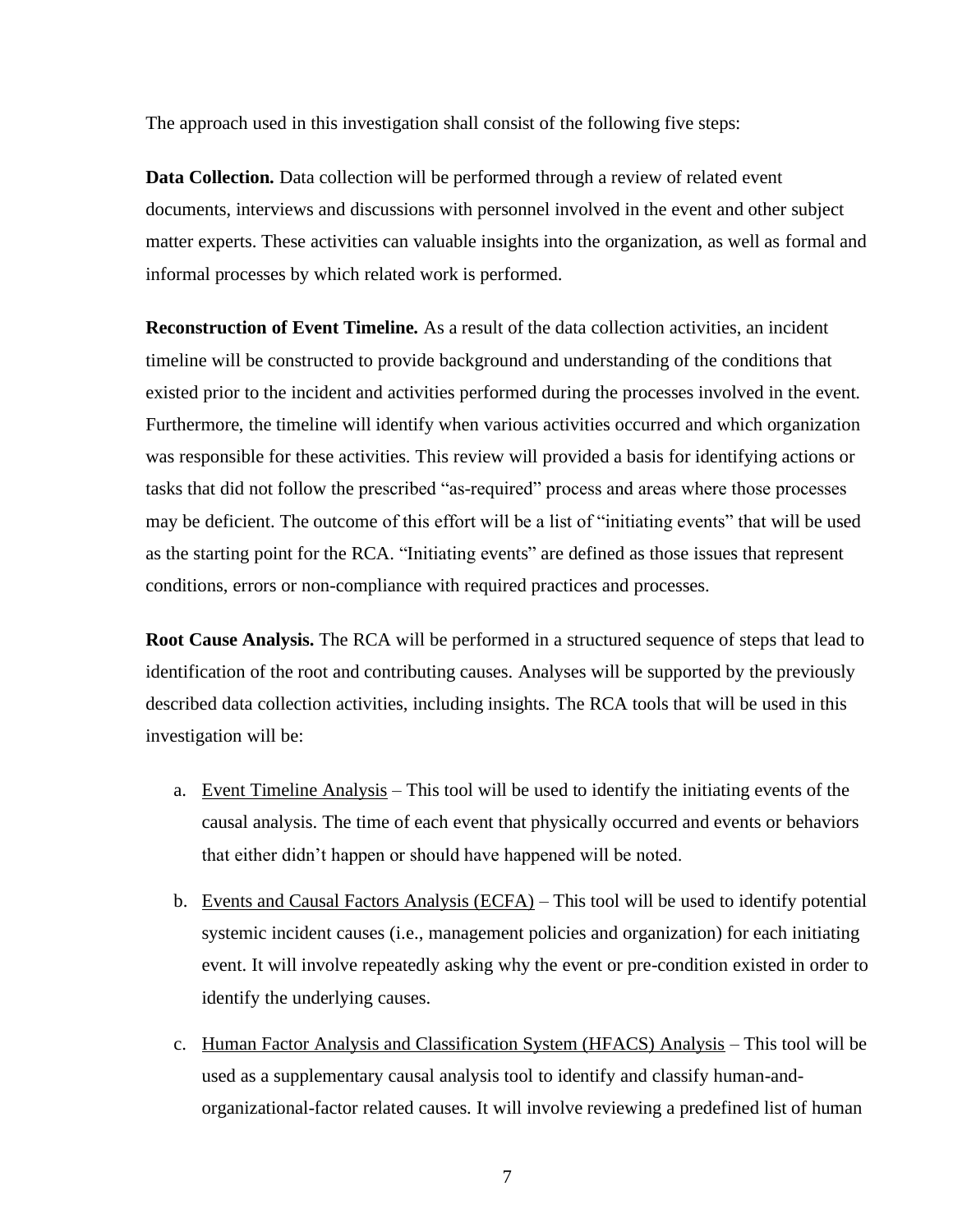and organizational pre-conditions and determining those that apply to the incident based on the data collection and experience of the assessment team. The results will be used to inform the determination of the initiating events and causes in the causal chains for human performance-related activities.

d. Causal Factor Unit Analysis – This step will involve a detailed evaluation of each cause identified in the ECFA that will be used to determine the root causes and contributing causes of the incident. It will involve assessing the degree to which each condition that contributed to the incident is within management's control to change and whether its removal would have prevented the occurrence of the problem. Those causes that meet these criteria are the root causes of the incident.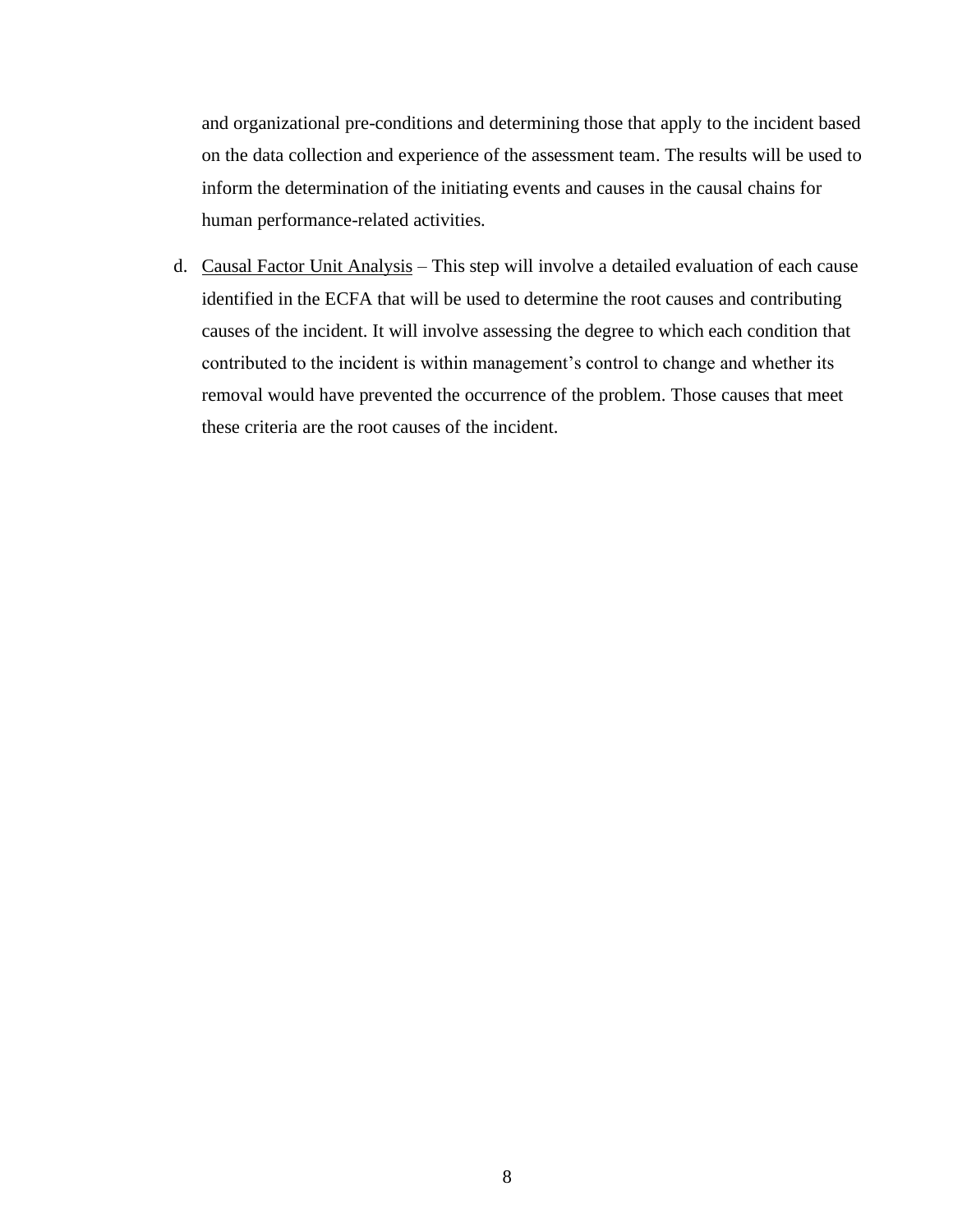## <span id="page-12-0"></span>**3 Investigation and Analysis**

The investigation and analysis tasks include records reviews and responses to requests-forinformation that were submitted to PREPA. The results and observations from the activities are described in this section.

#### <span id="page-12-1"></span>**Timeline**

On Tuesday, July 28, 2020, the PREPA electrical system was in the normal operation state with the following contingencies being in place as a result of the September 2017 hurricanes, the January 2020 earthquakes and general system deterioration that has occurred over time.

- All generation from Costa Sur Steam Plant was out of service due to earthquake damage.
- The electrical system was receiving approximately 500 MW from the EcoEléctrica Plant via line 51100 from EcoEléctrica to Costa Sur.

Three terminal line 50500 from Cambalache Gas Plant to Mora Transmission Center and Mayagüez Transmission Center was energized. Breakers 50580-0090 at Mayagüez Transmission Center and 50540 at Mora Transmission Center, were closed. At the Cambalache terminal, breaker 0040 was closed and breaker 50510 was under maintenance with the auxiliary breakers A and B open and the direct current source (DC) to the control was de-energized. See Figure 3-1.

At 15:12:40.960, a fault at line 50500, occurred and was sensed by the relays and the transient fault recorders (tree branches were found by field personnel in the area matching the fault location and description reported by the relays).

Breakers 50580-0090 at Mayagüez T.C. opened to isolate the fault in 0.067 seconds. This terminal reported 3,000 amps per phase and fault location of 15.97 miles. Breaker 50540 at Mora T.C. opened to isolate the fault current from that terminal in 0.3 seconds.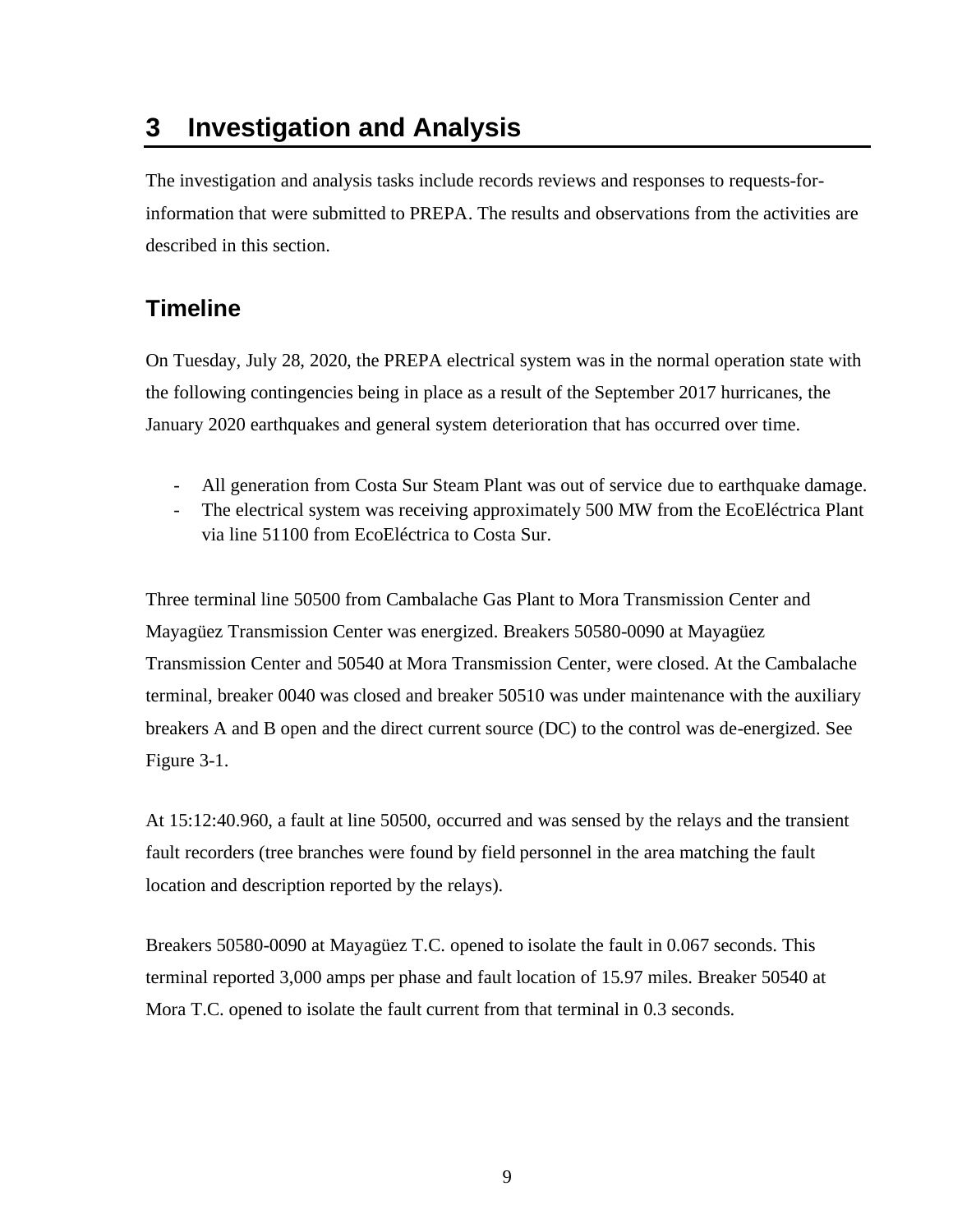# **CONFIDENTIAL**



**Figure 3-1.** Cambalache Substation One Line Diagram

Breaker 0040 at Cambalache did not open and the associated breaker failure protection was not operational, both due to no DC power, causing a back-up operation at the remote 230 kV terminals (from Cambalache) to clear the fault for a total of 3.14 seconds. Remote Zone 3 back up protection for Cambalache line 50500 occurred as follows:

- Cambalache to Costa Sur Line 51200, 51220-0032 breakers opened in 1.415 seconds.
- Cambalache to Manatí TC Line 50100, 50110-50214 breakers opened in 3.04 seconds.
- Cambalache 230/115 kV transformer, breaker 41320 opened in 3.14 seconds.

On the PREPA system, 230 kV short circuit currents are low in magnitude. Therefore, overcurrent back up protection coordination is slow for fault clearing at this voltage level and is typically used only as a third or fourth contingency, as was the case during this Incident. For this reason, redundant primary protection (e.g., line differential) is typically used.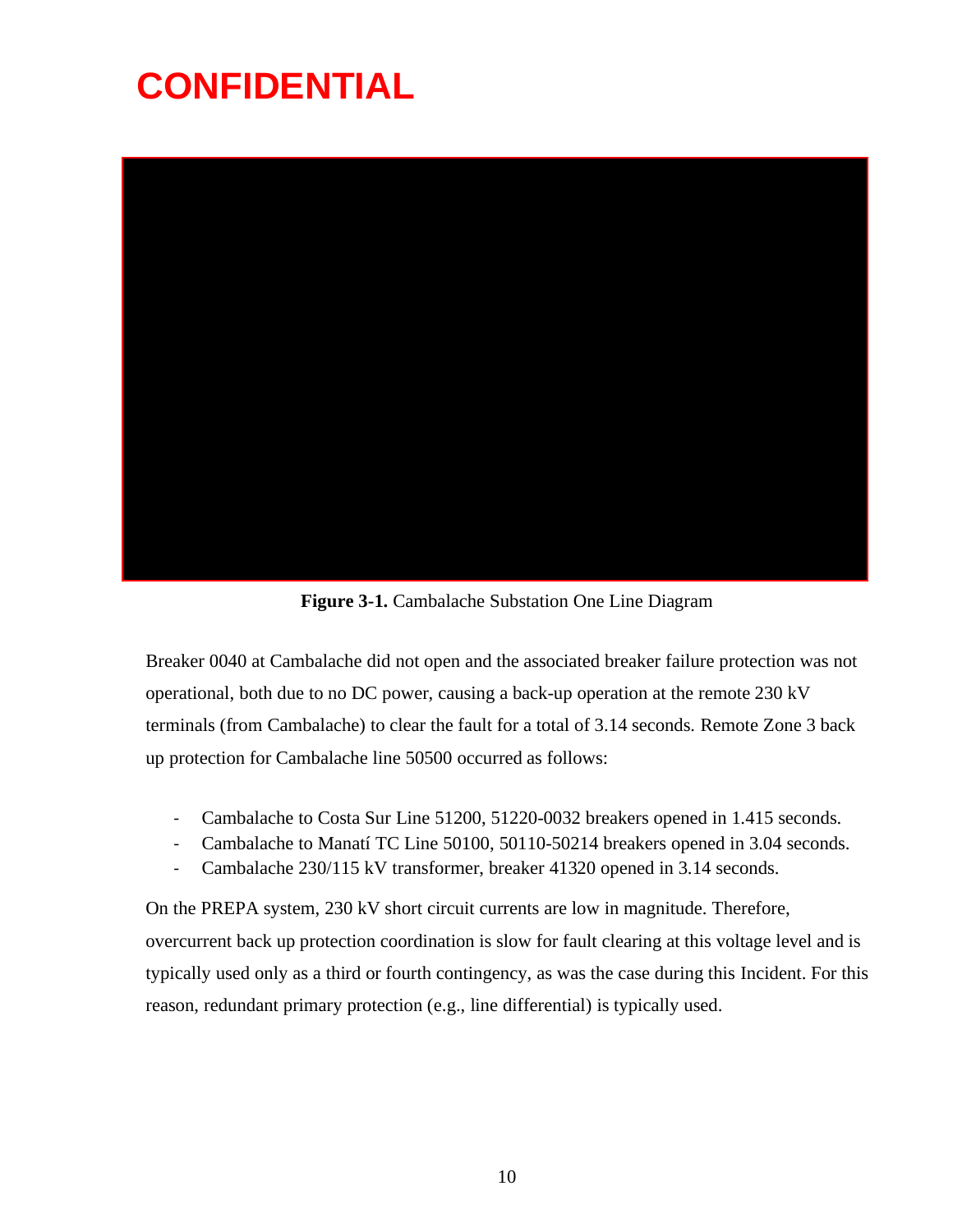Before the fault was completely cleared the following events occurred, which resulted in the interruption of the entire western side and some portions of the eastern side of the PREPA system, affecting approximately 789,545 customers.

Line 51100 from EcoEléctrica to Costa Sur S.P. tripped as a result of directional time overcurrent back up protection. The relays at EcoEléctrica show that the current from this terminal (2,000 amps) was greater than the current at line 51200 from Costa Sur to Cambalache (1,450 amps). The lack of generation at Costa Sur resulted in a greater short circuit current from EcoEléctrica that was divided between lines 51200 and 50200 from Costa Sur to Cambalache and Manatí, respectively. This situation caused a protection mis-coordination between lines 51200 and 51100 opening breakers 51110-0030 at EcoEléctrica 0.063 seconds after breakers 51220-0032 at Costa Sur opened to remotely clear the fault at line 50500.

With the outage of line 51100, the system lost approximately 500 MW from EcoEléctrica and the system frequency dropped to 58.46 Hz. An automatic load shed event then occurred, dropping load to stabilize the frequency of the system. The system frequency recovered after the automatic load shedding event.

Breakers 50230-50940 in Bayamón TC opened line 50200 from Bayamón T.C. to Manatí T.C. A fixed time Zone 3 protection scheme operation is reported by the relay two seconds after the beginning of the fault at line 50500.

Breaker 36180 opened line 36100 from Caná Sect. to Barrio Piñas G.I.S. 3.1 seconds after the fault at line 50500 occurred. Line 36100 protection is set for 460 amps, and the relay reported an overload trip of the line with 702 amperes.

At 15:17:24.323, the remaining transmission line feed from Bayamón to Manatí, line 37400, was interrupted with a fault due to a fallen conductor at the line segment from Bayamón TC to Hato Tejas TC. This situation imposed additional stress to the electrical system. After this event, the System remained with the north-western and south-western parts of the island fed from 230 kV lines 50200 Costa Sur - Manatí and 50400 Costa Sur - Mayaguez, and 115 kV line 37100 from Costa Sur to Guánica-San Germán.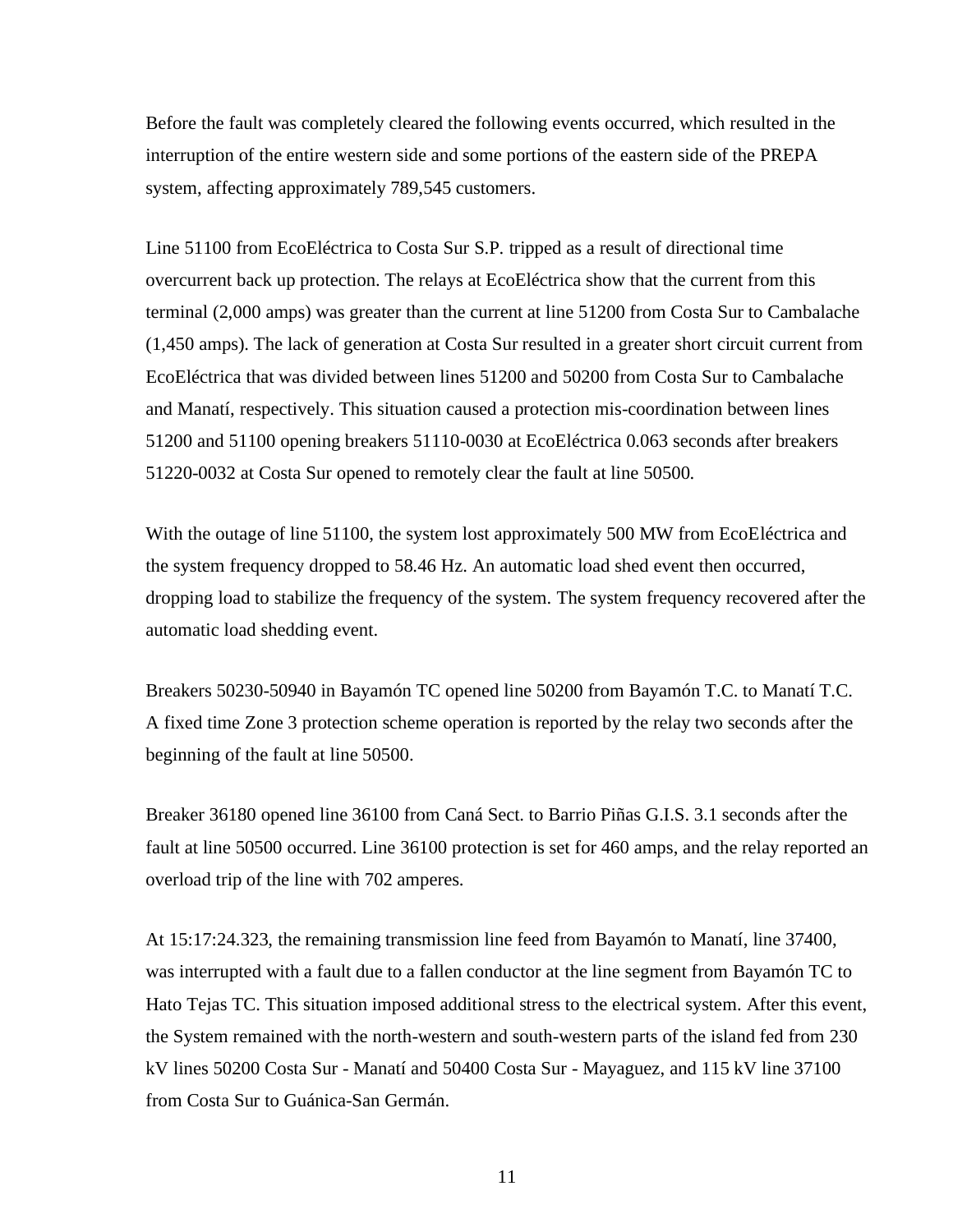At 15:24:12.538 (11:28.438 minutes after the line 50500 fault was cleared) line 50300 from Aguirre Steam Plant to Costa Sur Steam Plant was overloaded and tripped. After this, the system frequency increased to 61.2 Hertz. The lack of generation at Costa Sur Steam Plant prevented the system from recovering from the loss of line 50300.

Additionally, at 15:27:56, after an overload trip at 15:17:27.956 form line 10700, 38kV breaker 10720 at Bayamón Pueblo Sectionalizer was closed to restore the system. However, breaker 10720 was in a damaged condition when it was closed, resulting in a bus fault.

After these severe disturbances, only portions of the eastern side of the island remained in service due to the previous load shed event from EcoEléctrica.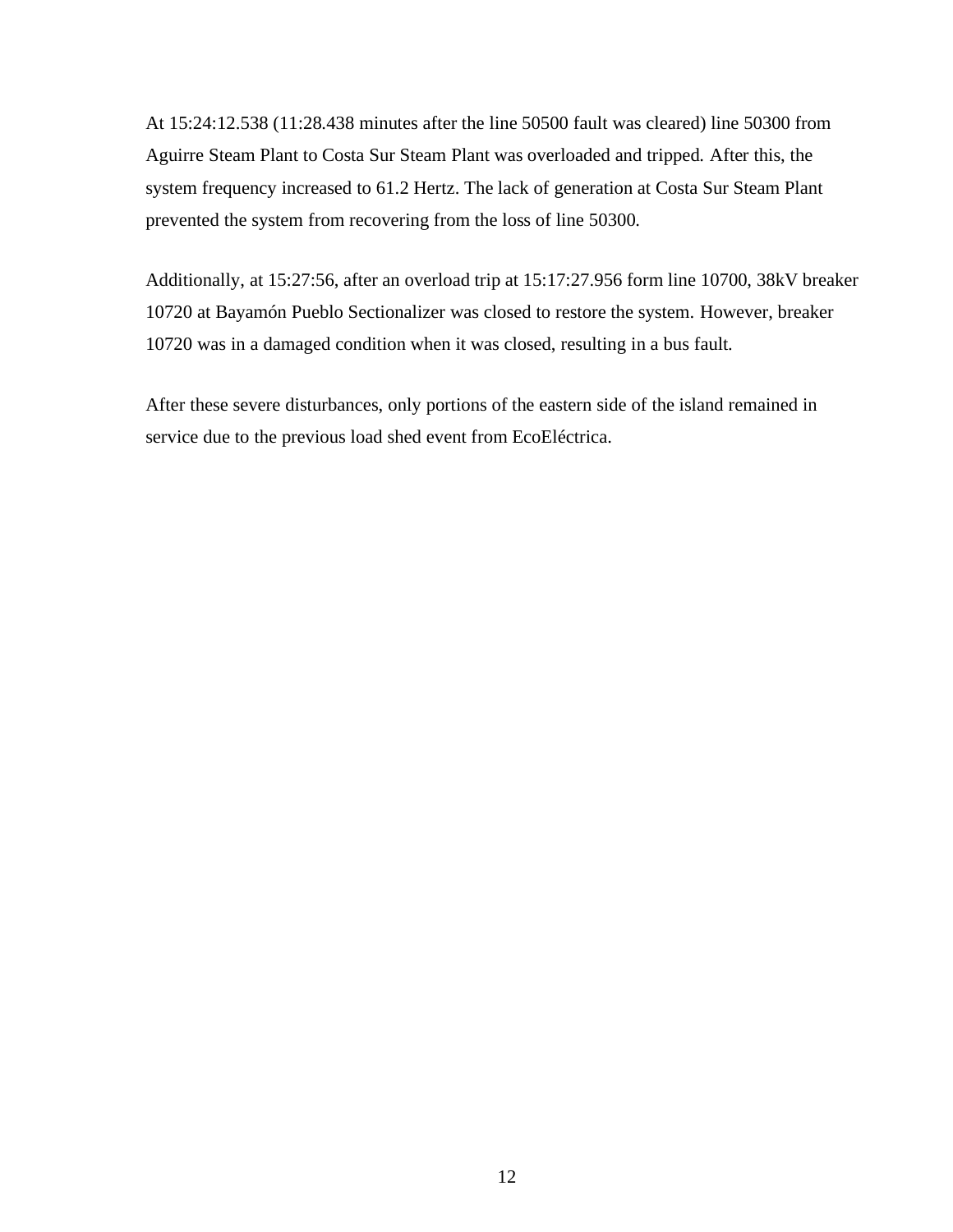#### <span id="page-16-0"></span>**Initiating Events**

The timeline indicates the following four initiating events (IE) that contributed to the widespread outage on the PREPA System:

- **IE1: Fault on Transmission Line 50500**: The Incident began when a fault occurred on transmission line 50500, resulting in fault currents of approximately 3000 amps (Fault). This Fault was most likely due to vegetation contact. Tree branches were found by field personnel in the area matching the fault location reported by the relays.
- **IE2: Fault Takes Over 3 Seconds to Clear**: The primary protection system of the 50500 line requires breakers to trip at the Mayagüez, Mora, and Cambalache substations. The trips at Mayagüez and Mora occurred in 0.067 seconds and 0.3 seconds, respectively. The primary and backup protection schemes at Cambalache both failed to operate, resulting in the fault being cleared by Zone 3 protection at the remote 230 kV terminals of Cambalache after 3.14 seconds.
- **IE3: Line 51200 Incorrectly Trips Offline:** The Fault resulted in high currents flowing out of EcoEléctrica through line 51100. Normally a line dedicated to a generation facility (like line 51100 is for EcoEléctrica) will be sized to handle the short circuit duty of the generation facility. In this case, the short circuit contribution from EcoEléctrica was higher than normal due to the Costa Sur generation facility being offline. This resulted in (a) line 51100 being unable to handle the short circuit current; and (a) protection miscoordination between line 51100 and line 51200. In a normal situation, neither line should trip for a fault on Line 50500. If line 51100 were simply undersized, only line 51100 should trip. In this case, both lines tripped.
- **IE4: Load Shedding is Required After EcoEléctrica Trips Offline:** The tripping of line 51100 resulted in the loss of approximately 500 MW from EcoEléctrica. As a result, the system frequency dropped to 58.46 Hz. In order to prevent a total system collapse, a load shedding scheme was automatically initiated.

These four initiating events formed the basis for the root cause analysis.

ŕ,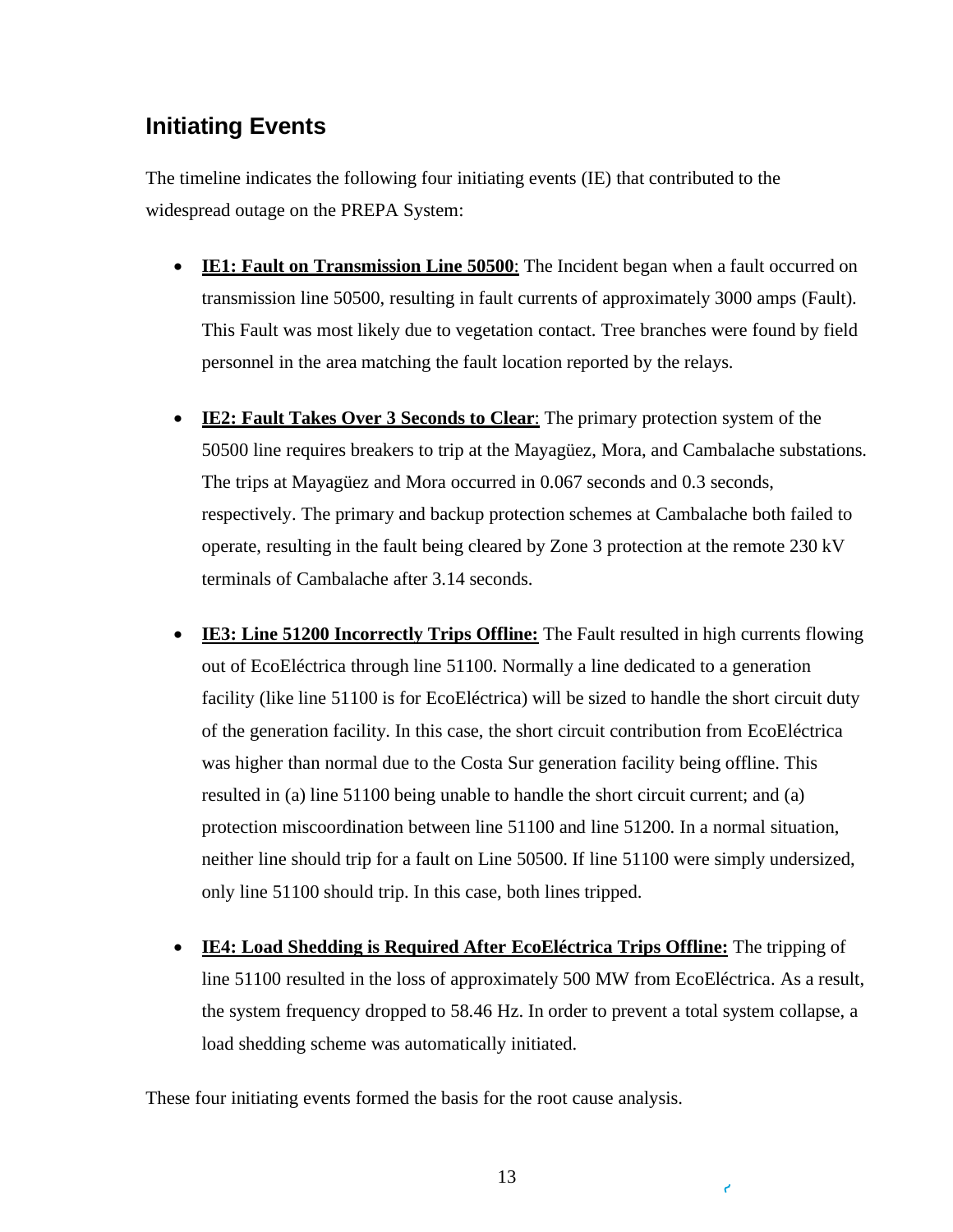<span id="page-17-0"></span>There is a single root cause associated with IE1: Fault on Transmission Line 50500.

**RC1.1. Insufficient Vegetation Management.** Vegetation-caused faults on 230 kV transmission lines should be rare. Based on the PREPA responses, it appears that PREPA relies solely on reactive hot spot trimming, where helicopters patrol the lines every three months and identify areas that require vegetation management. Typical vegetation management programs for transmission lines are much more extensive and include cycle trimming, aerial and/or ground-based patrols, and the use of herbicides. In its response, PREPA states, "it can be observed that the reported vegetation deficiencies were not worked out before the event.

There are two root causes associated with IE2: Fault Takes Over 3 Seconds to Clear.

**RC-2.1. Inadequate Protection System Review Prior to Maintenance.** As part of the safety procedure for performing maintenance on breaker 50510, switches A and B were open and the direct current source (DC) to the control was de-energized. Cambalache Gas Plant was commissioned by PREPA during the 1990's and the design at this installation is not typical. Among the four relays composing the protection of line 50500 at the Cambalache terminal, the DC circuit of two of the relays were wired with the control of breaker 50510 and two relays with the control of breaker 0040. The standard design at PREPA's facilities requires separate DC elements for breaker control and the protection relays for maintenance and operational purposes. In addition, the two relays related to the control DC at breaker 0040 were out of service due to previous damage and obsolescence. For this reason, the line protection at this terminal was performed solely by the two relays fed from the control DC of breaker 50510. When the DC for the control of breaker 50510 was de-energized for safety by the field personnel, line 50500 at Cambalache was left inadvertently without protection.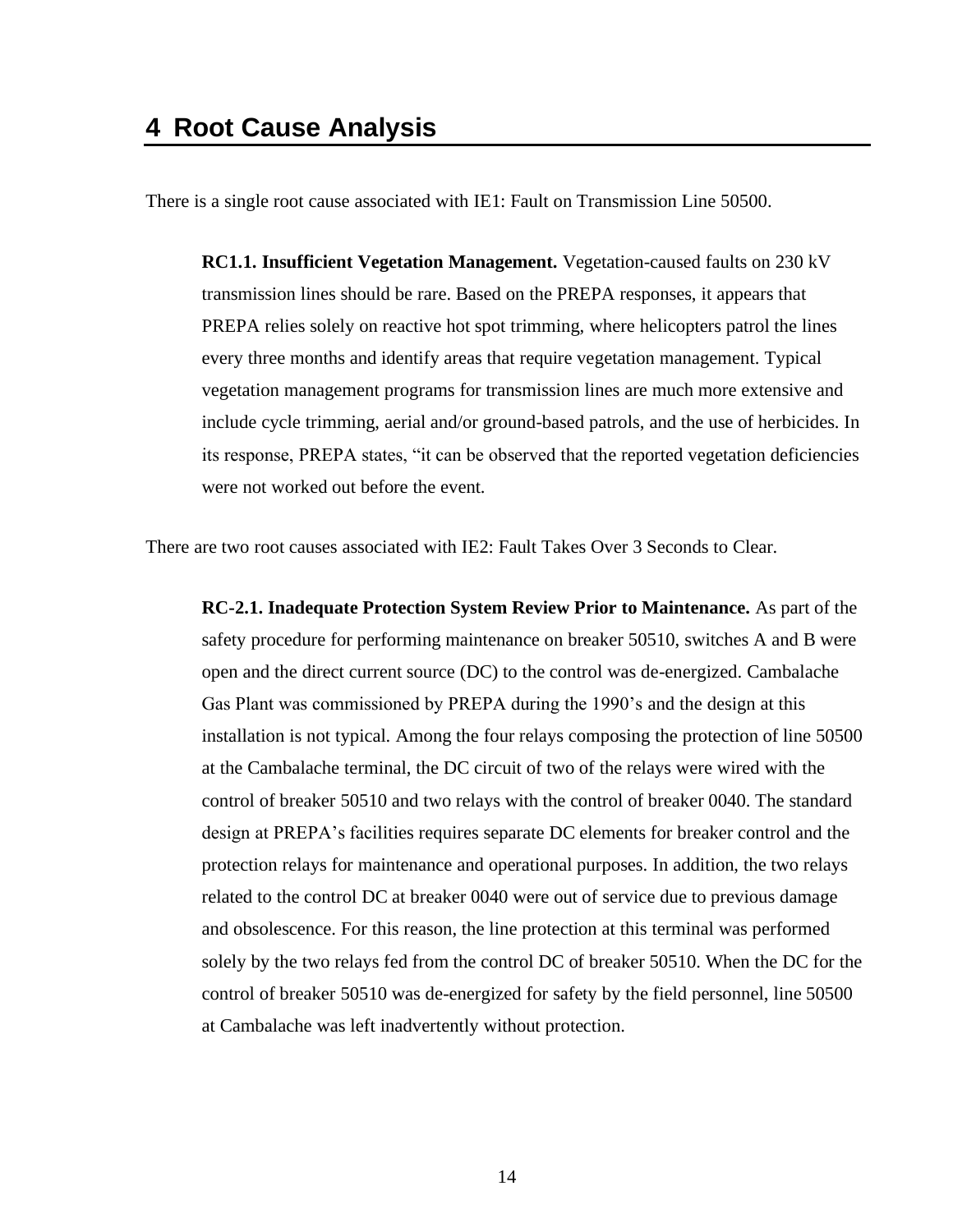PREPA states that "the drawings identifying all the equipment connected to the DC source that was going to be disconnected were not verified." Verification should have occurred as this was (a) a non-standard design, and (b) a situation where two relays were out of service at the substation. In this type of situation, a full review by the protection group would typically be required. PREPA also states, "Normally, if there is an abnormal operating condition, there is a sign indicating it so that proper precautions are taken. In this case, there was no sign." It appears that the maintenance workers assumed that the lack of a sign meant that there were no special considerations for this particular maintenance activity. It should not be the responsibility of maintenance workers to identify issues such as non-standard substation designs and the fact that certain relays in the substation are not operational.

**RC-2.2. Lack of Adequate Backup Protection on Line 50500.** It is unacceptable for backup protection to require 3 seconds to operate. In this case, the primary and secondary carrier protection for Line 50500 were not operational and a Zone 3 protection scheme had to operate. Had carrier protection been operational, the backup protection would have operated much sooner and likely would have resulted in a very minor event.

In addition, there were two backup relays associated with Line 50500 that have been out of service since July of 2018, with no plans to fix or replace them. PREPA states that replacement is not necessary since there is already "redundant protection," but it also states that "An upgrade will be done in the future, replacing those relays with updated relays." Had these relays been previously replaced, they would not have been impacted by the lack of DC supply and the Incident would have been avoided.

There is one root cause associated with IE3: Line 51200 Incorrectly Trips Offline.

**RC-3.1. Protection System Miscoordination.** Line 51200 should not have tripped at the same time as Line 51100. Had proper protection coordination been in place, it is unlikely that Line 51200 would have tripped at all. PREPA explains as follows, "The lack of generation at Costa Sur resulted in a greater short circuit current from EcoEléctrica that was divided between lines 51200 and 50200 from Costa Sur to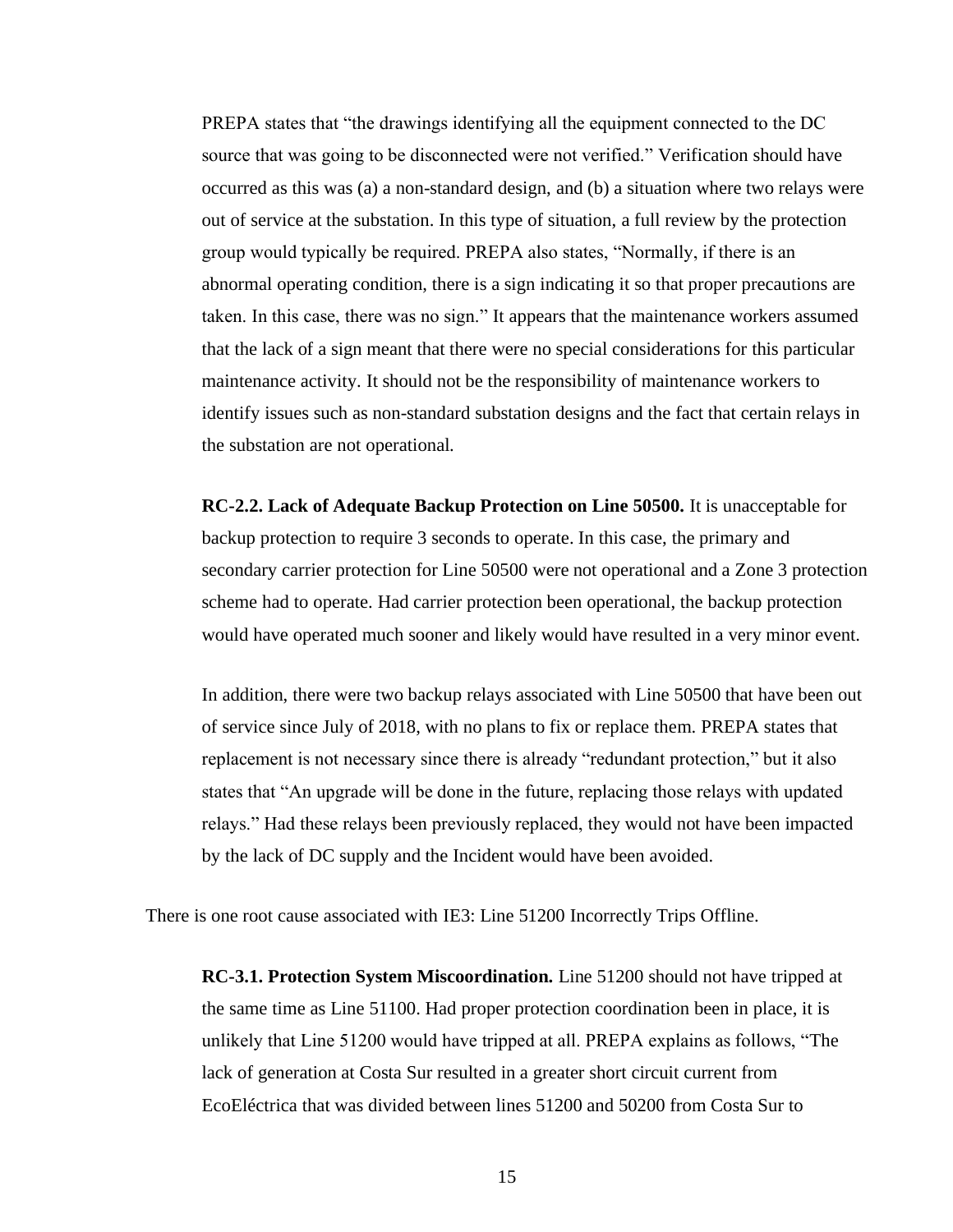Cambalache and Manatí. This situation caused a protection miscoordination between lines 51200 and 51100."

It is typical for utilities to perform dynamic stability studies for all N-1 conditions, including when major generation facilities are offline. It appears that PREPA does not do this, and also did not update its short circuit and protection coordination studies when Costa Sur was taken out of service.

PREPA states that after the earthquakes NYPA agreed to perform coordination studies and determine appropriate protection settings. It is not clear if this was for normal or emergency conditions. PREPA goes on to state that when under emergency conditions, protection settings are supposed to be evaluated and updated, but "Since the hurricanes, Irma and Maria, this process has not been followed."

There are two root causes associated with IE4: Load Shedding is Required After EcoEléctrica Trips Offline.

**RC-4.1. Line 51100 Not Sized to Handle Full Fault Duty of EcoEléctrica.** The fault on Line 50500 resulted in EcoEléctrica injecting about 2000 amps of fault current into Line 51100. PREPA states, "The lack of generation at Costa Sur resulted in a greater short circuit current from EcoEléctrica." However, Line 51100 should have been sized to handle the full fault duty of EcoEléctrica, as there will always be situations in which Costa Sur will have to be taken offline for maintenance activities. If Line 51100 had not tripped, the system frequency drop would not have occurred and the underfrequency load shedding would not have been needed.

**RC-4.2. PREPA Generation System is not N-1 Secure.** When EcoEléctrica tripped offline, it caused the system frequency to drop significantly enough to require automatic load shedding. At a bare minimum, a utility system should be able to withstand the loss of its largest generation station without interrupting any customers. This is referred to as being "N-1 Secure" because if there are N generation stations the system can operate at full capacity with only N-1 generation stations being online. One could argue that the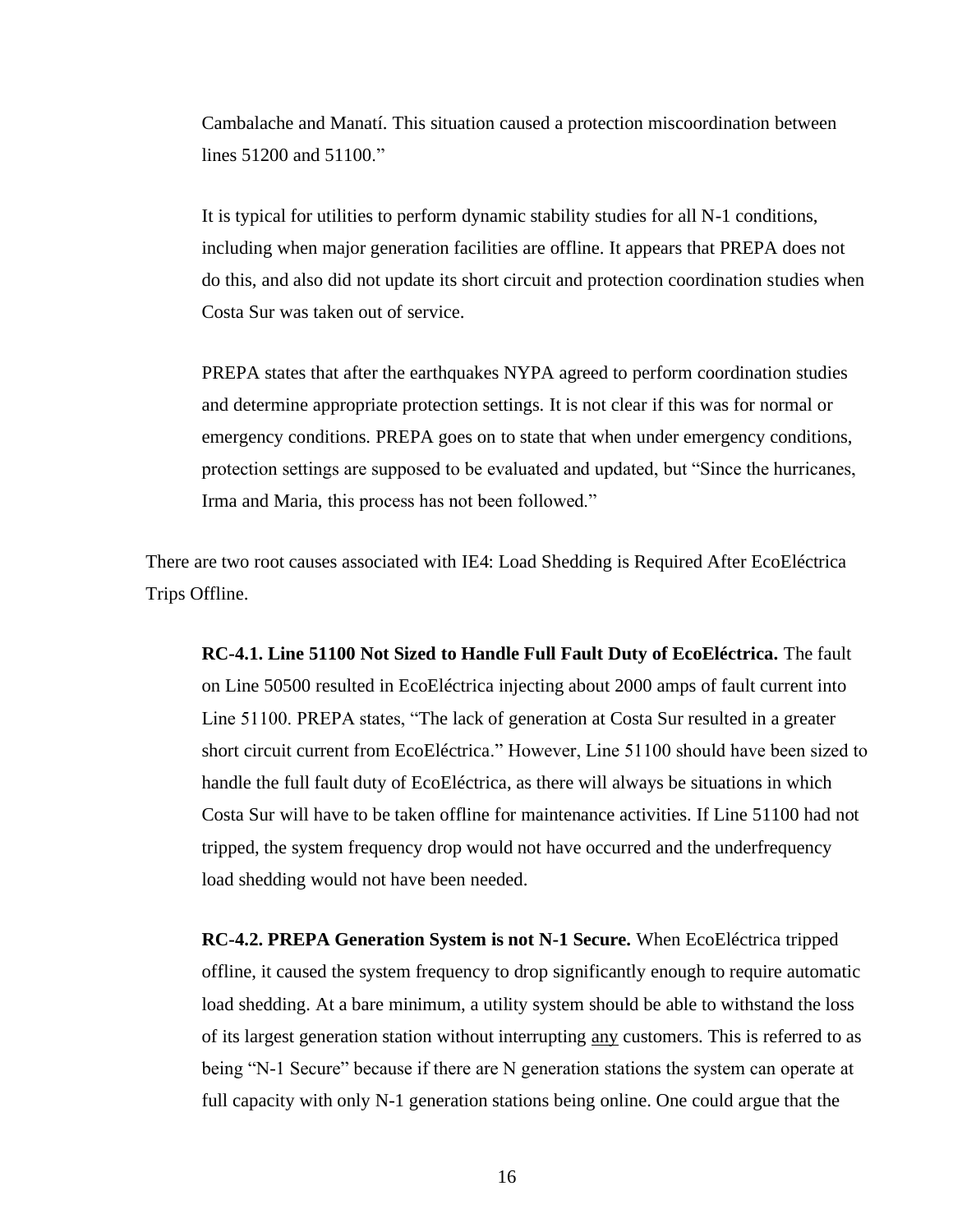PREPA system was already in an N-1 condition due to the fact that the Costa Sur Steam Plant was out of service due to earthquake damage since service since January 7, 2020. However, the Incident occurred 7 months later and it is not acceptable to have a major utility system in an insecure state for this length of time.